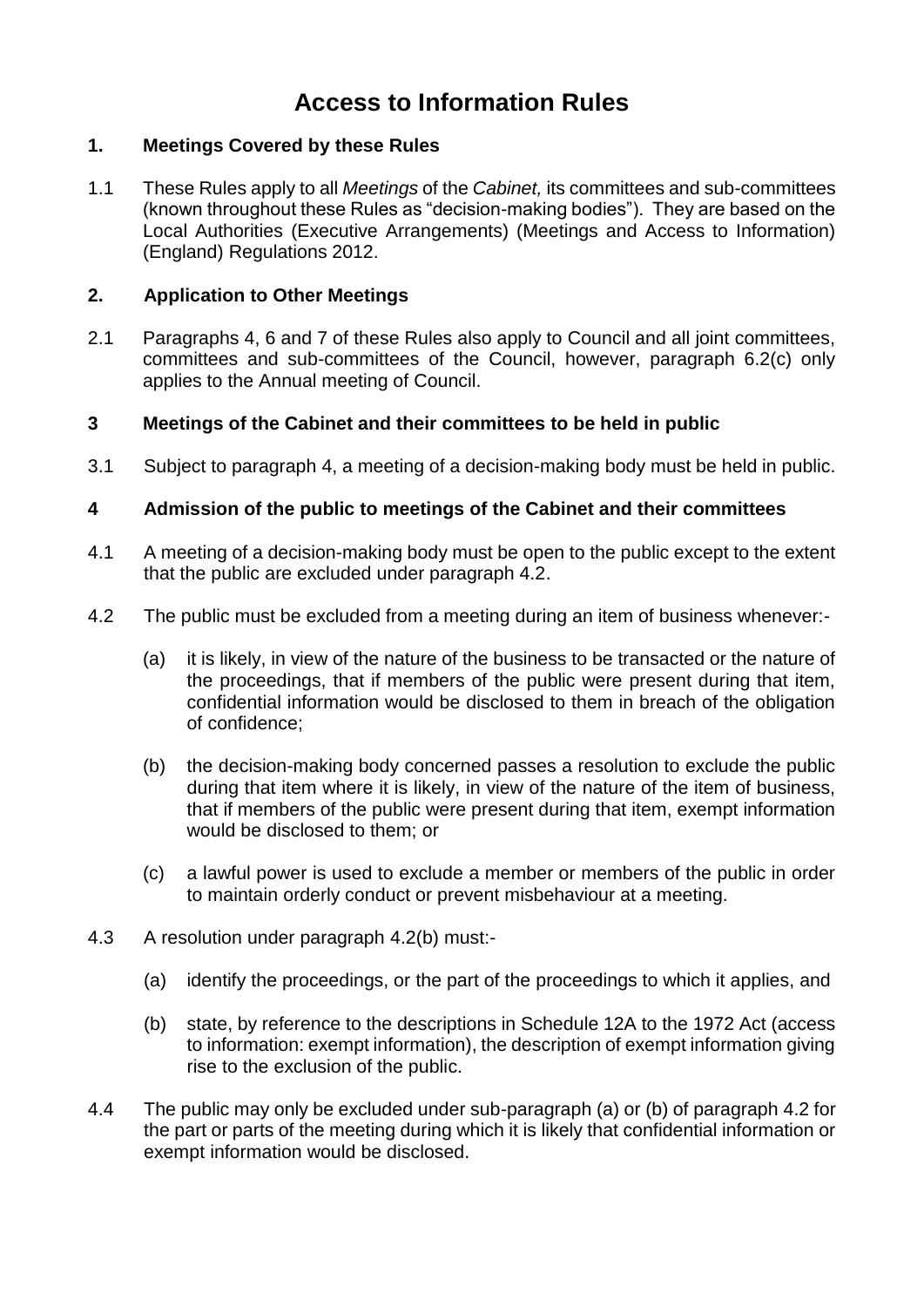- 4.5 Without prejudice to any power of exclusion to suppress or prevent disorderly conduct or other misbehaviour at a meeting, the decision-making body is not to have the power to exclude members of the public from a meeting while it is open to the public.
- 4.6 While the meeting is open to the public, any person attending the meeting for the purpose of reporting the proceedings is, so far as practicable, to be afforded reasonable facilities for taking their report.

#### **5 Procedures prior to private meetings**

- 5.1 A decision made by a decision-making body to hold a meeting in private is a prescribed decision for the purpose of Section 9GA(5) of the 2000 Act (regulations requiring prescribed information about prescribed decisions).
- 5.2 At least 28 clear days before a private meeting, the decision-making body must:-
	- (a) make available at the offices of the Council a notice of its intention to hold the meeting in private; and
	- (b) publish that notice on the Council's website.
- 5.3 A notice under paragraph 5.2 must include a statement of the reasons for the meeting to be held in private.
- 5.4 At least five clear days before a private meeting, the decision-making body must:-
	- (a) make available at the offices of the relevant local authority a further notice of its intention to hold the meeting in private; and
	- (b) publish that notice on the Council's website.
- 5.5 A notice under paragraph 5.4 must include:-
	- (a) a statement of the reasons for the meeting to be held in private;
	- (b) details of any representations received by the decision-making body about why the meeting should be open to the public; and
	- (c) a statement of its response to any such representations.
- 5.6 Where the date by which a meeting must be held makes compliance with this regulation impracticable, the meeting may only be held in private where the decisionmaking body has obtained agreement from:-
	- (a) the Chair of the relevant Scrutiny Committee; or
	- (b) if there is no such person, or if the Chair of the relevant Scrutiny Committee is unable to act, the Chair of the Council; or
	- (c) where there is no Chair of either the relevant Scrutiny Committee or of the Council, the Vice-Chairman of the Council.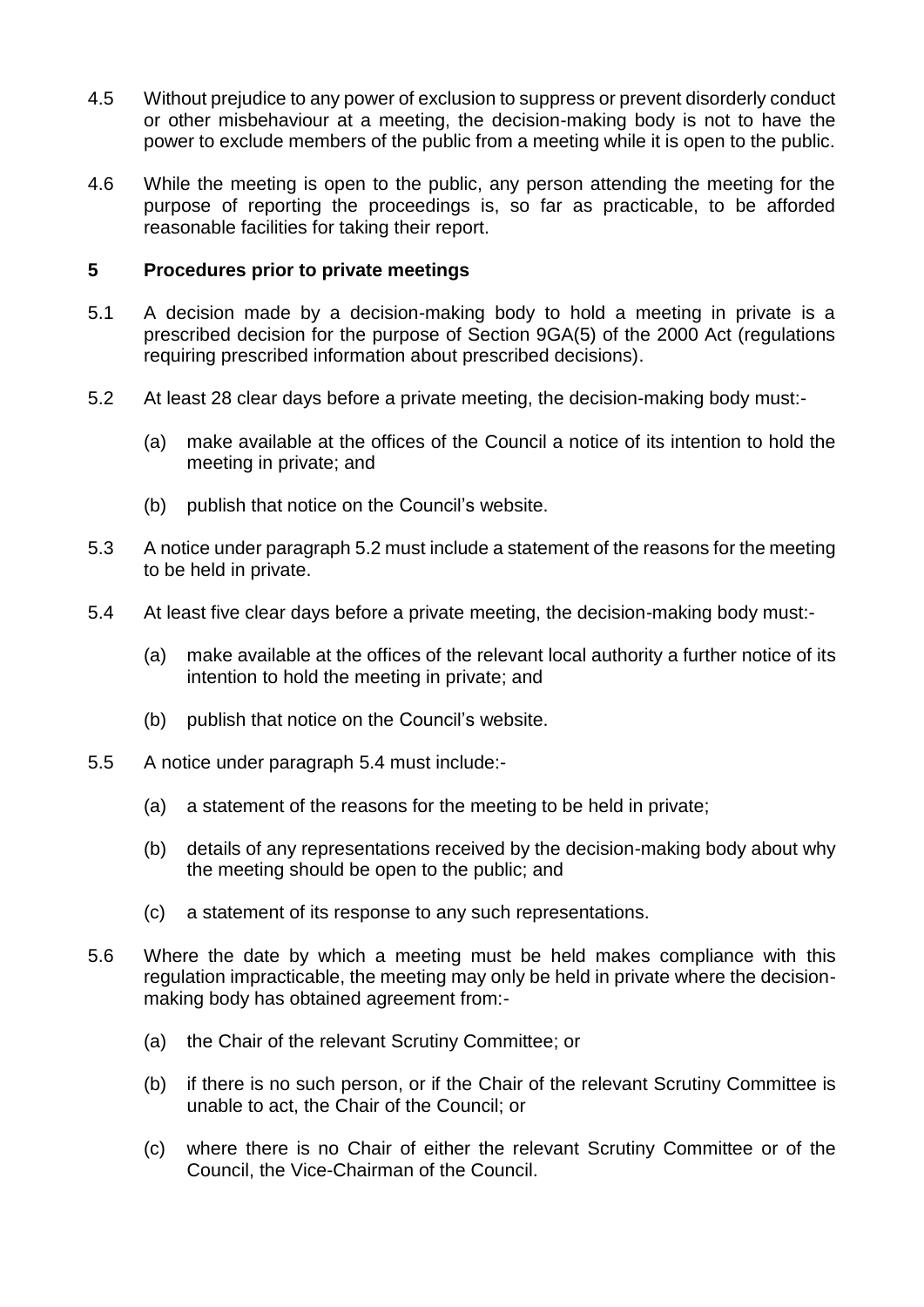that the meeting is urgent and cannot reasonably be deferred.

- 5.7 As soon as reasonably practicable after the decision-making body has obtained agreement under paragraph 5.6 to hold a private meeting, it must:-
	- (a) make available at the offices of the Council a notice setting out the reasons why the meeting is urgent and cannot reasonably be deferred; and
	- (b) publish that notice on the Council's website.

# **6 Procedures prior to public meetings**

- 6.1 The decision-making body must give notice of the time and place of a public meeting by displaying it at the offices of the Council and publishing it on the Council's website:-
	- (a) at least five clear days before the meeting; or
	- (b) where the meeting is convened at shorter notice, at the time that the meeting is convened.
- 6.2 An item of business may only be considered at a public meeting:-
	- (a) where a copy of the agenda or part of the agenda, including the item has been available for inspection by the public as requested by regulation 7 for at least five clear days before the meeting; or
	- (b) where the meeting is convened at shorter notice, a copy of the agenda including the item has been available for inspection by the public from the time that the meeting was convened.
	- (c) where by reason of special circumstances, which shall be specified in the minutes, the Chairman of the meeting is of the opinion that the item should be considered as a matter of urgency.

#### **7 Access to agenda and connected reports for public meetings**

- 7.1 Subject to paragraph 7.2 a copy of the agenda and every report for a meeting must be made available for inspection by the public:-
	- (a) at the offices of the Council; and
	- (b) on the Council's website.
- 7.2 If the proper officer thinks fit, there may be excluded from the copy of any report provided pursuant to paragraph 7.1 the whole, or any part, of the report which relates only to matters during which, in the proper officer's opinion, the meeting is likely to be a private meeting.
- 7.3 Any document which is required by paragraph 7.1 to be available for inspection by the public must be available for such inspection for at least five clear days before the meeting except that:-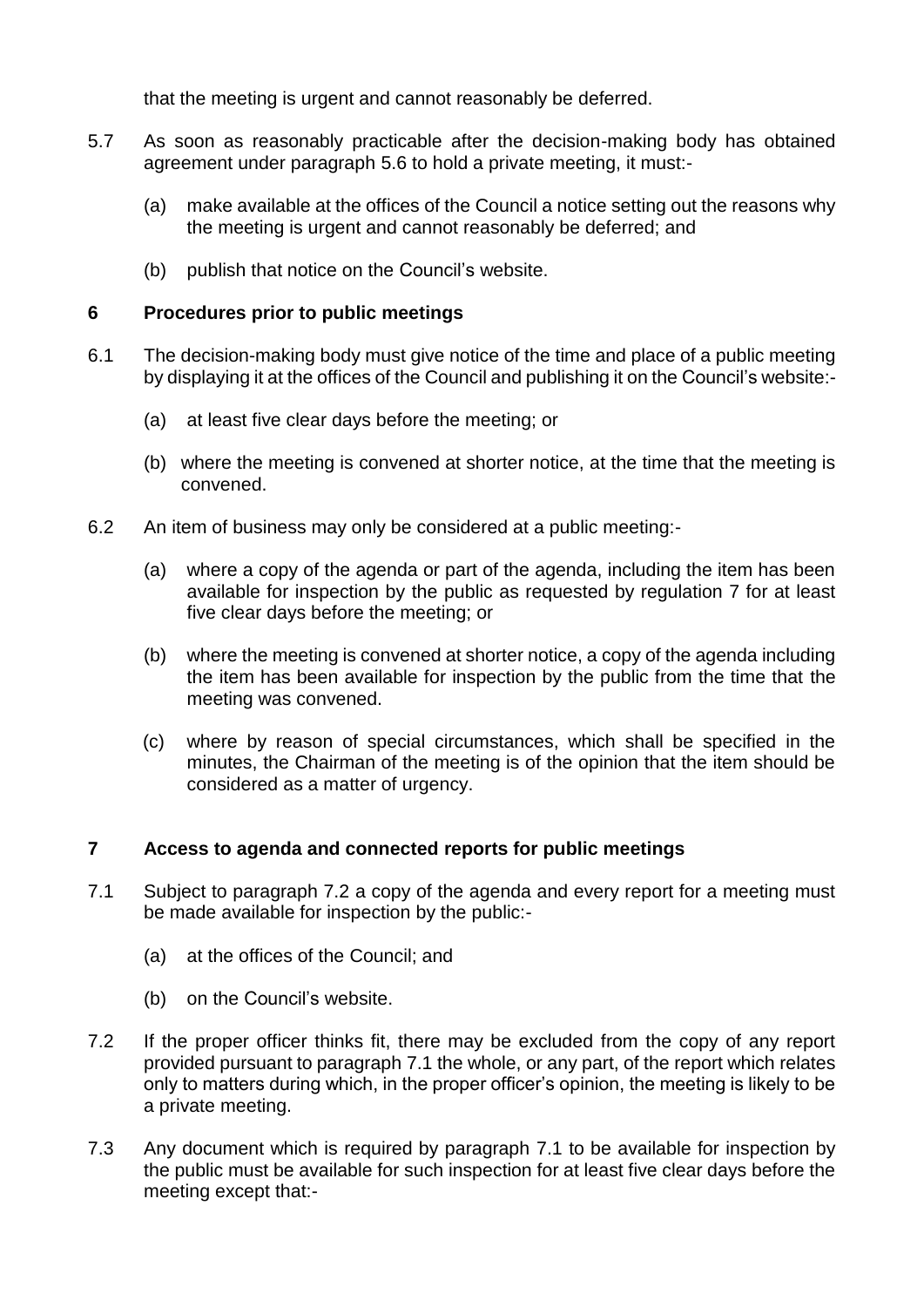- (a) where the meeting is convened at shorter notice, a copy of the agenda and associated reports must be available for inspection when the meeting is convened; and
- (b) where an item which would be available for inspection by the public is added to the agenda, copies of the revised agenda and any report relating to the item for consideration at the meeting, must be available for inspection by the public when the item is added to the agenda.
- 7.4 Nothing in paragraph 7.3 requires a copy of the agenda, item or report to be available for inspection by the public until a copy is available to members of the decisionmaking body concerned.
- 7.5 Where by virtue of paragraph 7.2 the whole or any part of a report for a public meeting is not available for inspection by the public:-
	- (a) every copy of the whole report or of the part of the report, as the case may be, must be marked "not for publication"; and
	- (b) there must be stated on every copy of the whole or the part of the report:-
		- (i) that it contains confidential information; or
		- (ii) by reference to the descriptions in Schedule 12A to the 1972 Act, the description of exempt information by virtue of which the decision-making body discharging the executive function are likely to exclude the public during the item to which the report relates.
- 7.6 Except during any part of a meeting during which the public are excluded, the Council must make available for the use of members of the public present at the meeting a reasonable number of copies of the agenda and of the reports for the meeting.
- 7.7 Subject to paragraph 20, following a request made by a member of the public or on behalf of a newspaper and on payment being made of postage, copying or other necessary charge for transmission, the Council must supply to that person or newspaper:-
	- (a) a copy of the agenda for a public meeting and a copy for each of the reports for consideration at the meeting;
	- (b) such further statements or particulars, as are necessary to indicate the nature of the items contained in the agenda; and
	- (c) if the proper officer thinks fit in the case of any item, a copy of any other document supplied to members of the Cabinet in connection with the item.
- 7.8 Paragraph 7.2 applies in relation to copies of reports provided pursuant to paragraph 7.6 or 7.7 as it applies in relation to copies of reports made available for inspection pursuant to paragraph 7.1.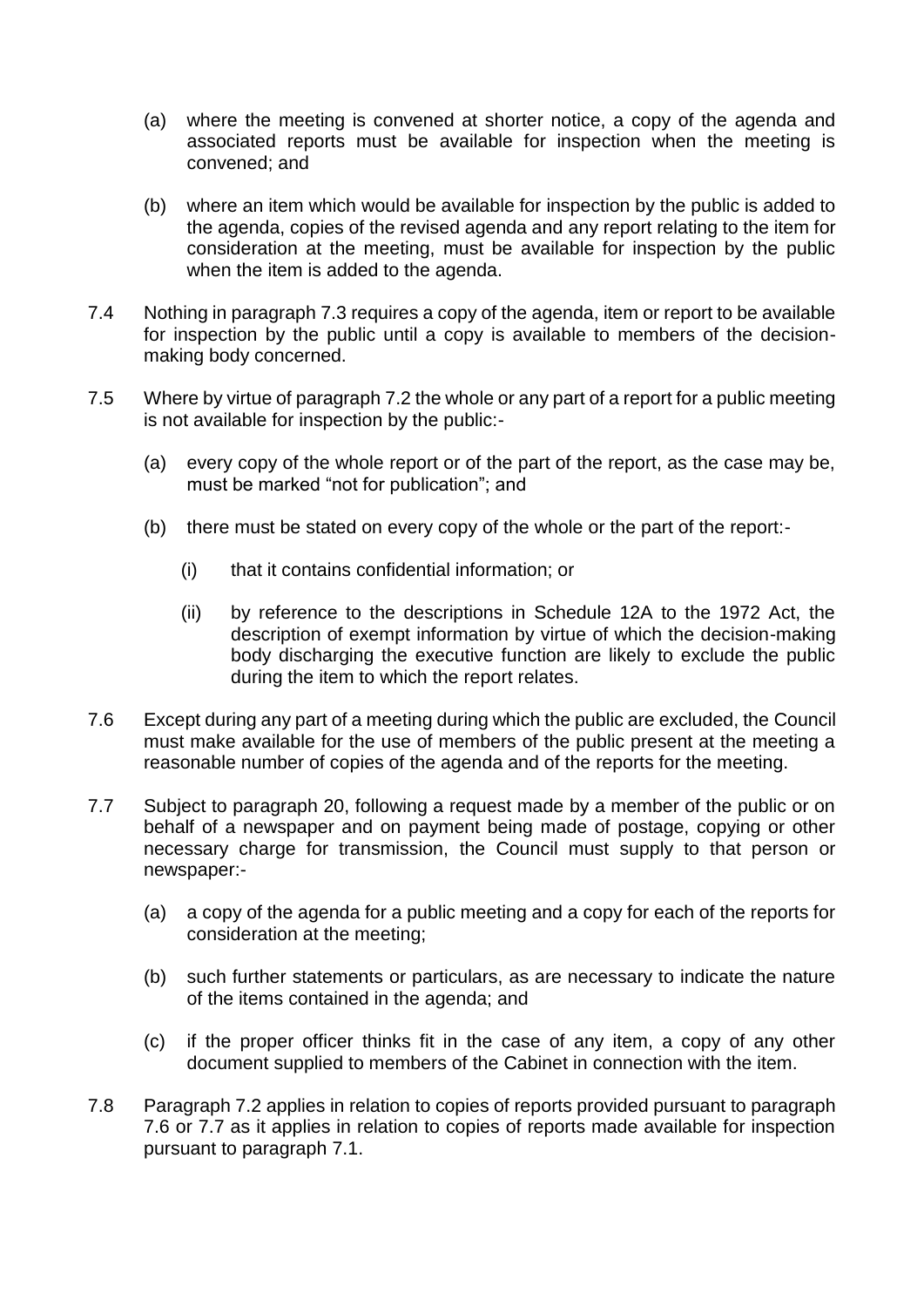# **8 Key decisions**

- 8.1 In these Rules a "key decision" means an executive decision, which is likely:-
	- (a) to result in the Council incurring expenditure which is, or the making of savings which are, significant having regard to the Council's budget for the service or function to which the decision relates; or
	- (b) to be significant in terms of its effects on communities living or working in an area comprising two or more wards in the District.
- 8.2 In determining the meaning of "significant" for the purposes of paragraph 8.1 the Council must have regard to any guidance for the time being issued by the Secretary of State in accordance with Section 9Q of the 2000 Act (guidance). The Council has decided that revenue income or expenditure of £100,000 or more, and Capital income or expenditure of £250,000 or more is significant.

# **9 Publicity in connection with key decisions**

- 9.1 Where a decision-maker intends to make a key decision, that decision must not be made until a document has been published in accordance with paragraph 9.2, which states:-
	- (a) that a key decision is to be made on behalf of the Council;
	- (b) the matter in respect of which the decision is to be made;
	- (c) where the decision maker is an individual, that individual's name, and title if any and, where the decision maker is a decision-making body, its name and a list of its members;
	- (d) the date on which, or the period within which, the decision is to be made;
	- (e) a list of the documents submitted to the decision maker for consideration in relation to the matter in respect of which the key decision is to be made;
	- (f) the address from which, subject to any prohibition or restriction on their disclosure, copies of, or extracts from, any document listed is available;
	- (g) that other documents relevant to those matters may be submitted to the decision-maker; and
	- (h) the procedure for requesting details of those documents (if any) as they become available.
- 9.2 At least 28 clear days before a key decision is made, the document referred to in paragraph 9.1 must be made available for inspection by the public:-
	- (a) at the offices of the Council; and
	- (b) on the Council's website.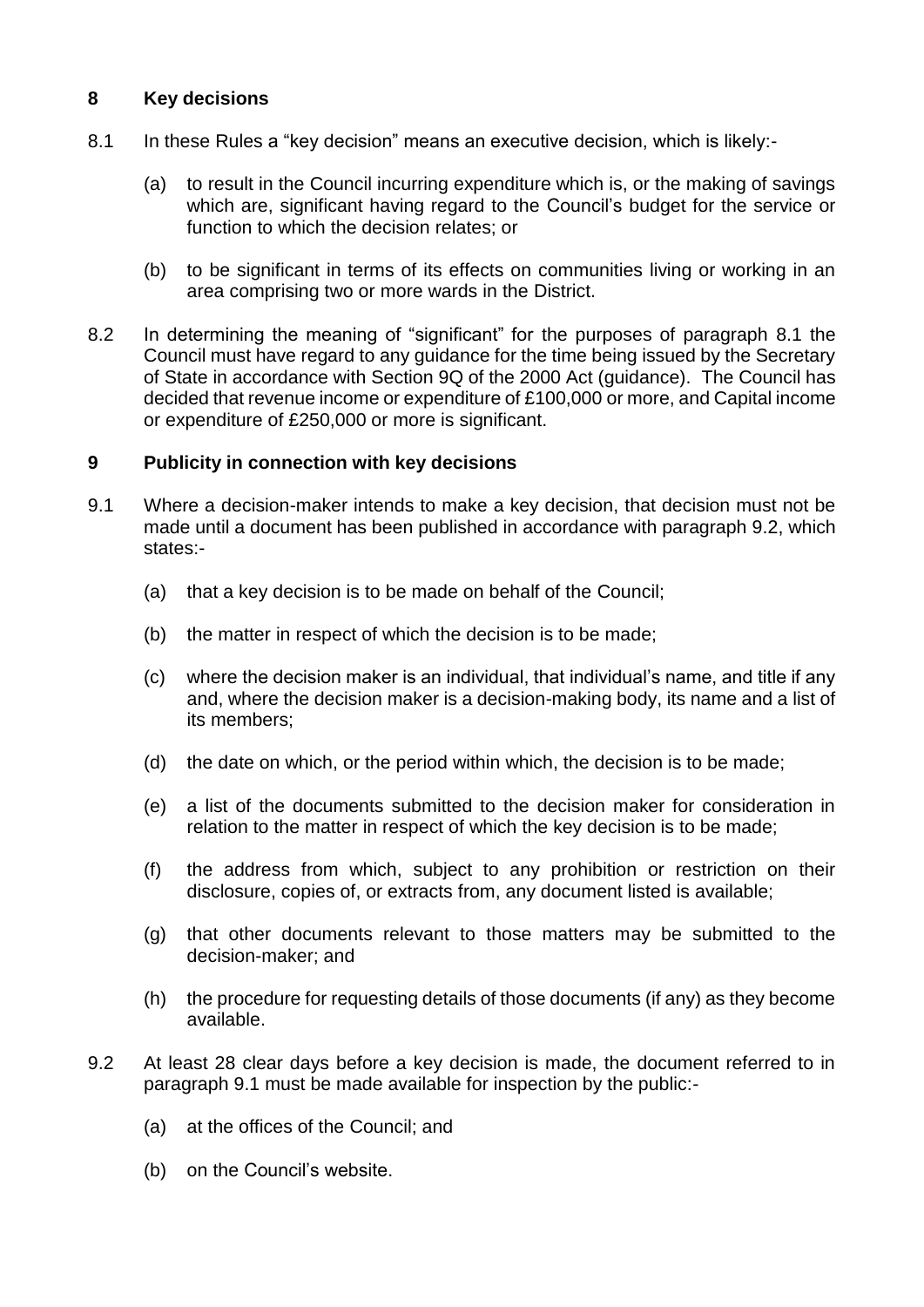- 9.3 Where, in relation to any matter:-
	- (a) the public may be excluded under paragraph 4.2 from the meeting at which the matter is to be discussed; or
	- (b) documents relating to the decision need not, because of paragraph 20.3, be disclosed to the public,

the document referred to in paragraph 9.1 must contain particulars of the matter but may not contain any confidential, exempt information or particulars of the advice of a political adviser or assistant.

#### **10 General exception**

- 10.1 Subject to paragraph 11, where the publication of the intention to make a key decision under paragraph 9 is impracticable, that decision may only be made:-
	- (a) where the proper officer has informed the Chairman of the relevant Scrutiny Committee or, if there is no such person, each member of the Scrutiny Committee by notice in writing, of the matter about which the decision is to be made;
	- (b) where the proper officer has made available at the offices of the Council for inspection by the public and published on the Council's website a copy of the notice given pursuant to sub-paragraph (a); and
	- (c) after five clear days have elapsed following the day on which the proper officer made available the notice referred to in sub-paragraph (b).
- 10.2 Where paragraph 10.1 applies to any matter, paragraph 9 need not be complied with in relation to that matter.
- 10.3 As soon as reasonably practicable after the proper officer has complied with paragraph 10.1 he or she must:-
	- (a) make available at the offices of the Council a notice setting out the reasons why compliance with paragraph 9 is impracticable; and
	- (b) publish that notice on the Council's website.

#### **11 Cases of special urgency**

- 11.1 Where the date by which a key decision must be made makes compliance with paragraph 10 impracticable the decision may only be made where the decision maker has obtained agreement from:-
	- (a) the Chairman of the relevant Scrutiny Committee; or
	- (b) if there is no such person or if the Chairman of the relevant Scrutiny Committee is unable to act, the Chairman of the Council; or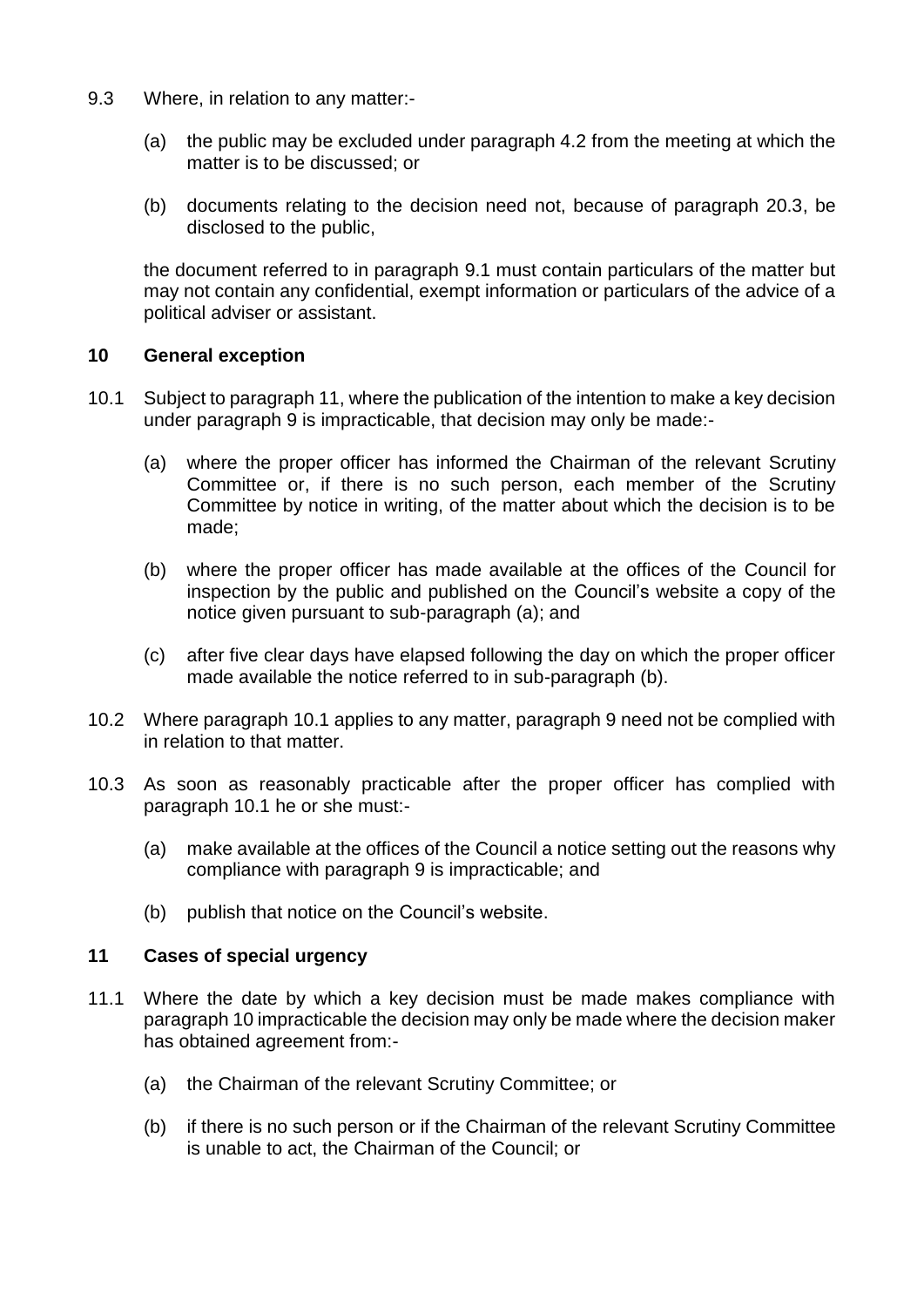(c) where there is no Chairman of the relevant Scrutiny Committee or of the Council, the Vice-Chairman of the Council,

that the making of the decision is urgent and cannot reasonably be deferred.

- 11.2 As soon as reasonably practicable after the decision maker has obtained agreement under paragraph 11.1 that the making of the decision is urgent and cannot reasonably be deferred, the decision maker must:-
	- (a) make available at the offices of the Council a notice setting out the reasons that the meeting is urgent and cannot reasonably be deferred; and
	- (b) publish that notice on the Council's website.

# **12 Recording of executive decisions made at meetings**

- 12.1 As soon as reasonably practicable after any meeting of a decision-making body at which an executive decision was made, the proper officer, or if the proper officer was not present at the meeting, the person presiding, must ensure that a written statement is produced for every executive decision made which includes the information specified in paragraph 12.2.
- 12.2 The statement referred to in paragraph 12.1 must include:-
	- (a) a record of the decision including the date it was made;
	- (b) a record of the reasons for the decision;
	- (c) details of any alternative options considered and rejected by the decisionmaking body at the meeting at which the decision was made;
	- (d) a record of any conflict of interest relating to the matter decided which is declared by any member of the decision-making body which made the decision; and
	- (e) in respect of any declared conflict of interest, a note of dispensation granted by the Head of Paid Service.
- 12.3 For the purposes of paragraph 12.1 "person presiding" means the person actually presiding or the person nominated to preside at that meeting.
- 12.4 Executive decisions made by decision-making bodies are prescribed decisions for the purposes of Section 9G(3) of the 2000 Act (duty to keep written records of private meetings).

# **13 Recording of executive decisions made by individuals**

13.1 Executive Decision is defined as a decision in connection with the discharge of an Executive function, which will, or is likely to incur expenditure or savings or generate revenue return/income in excess of the Key Decision financial thresholds as a specific consequence of that decision.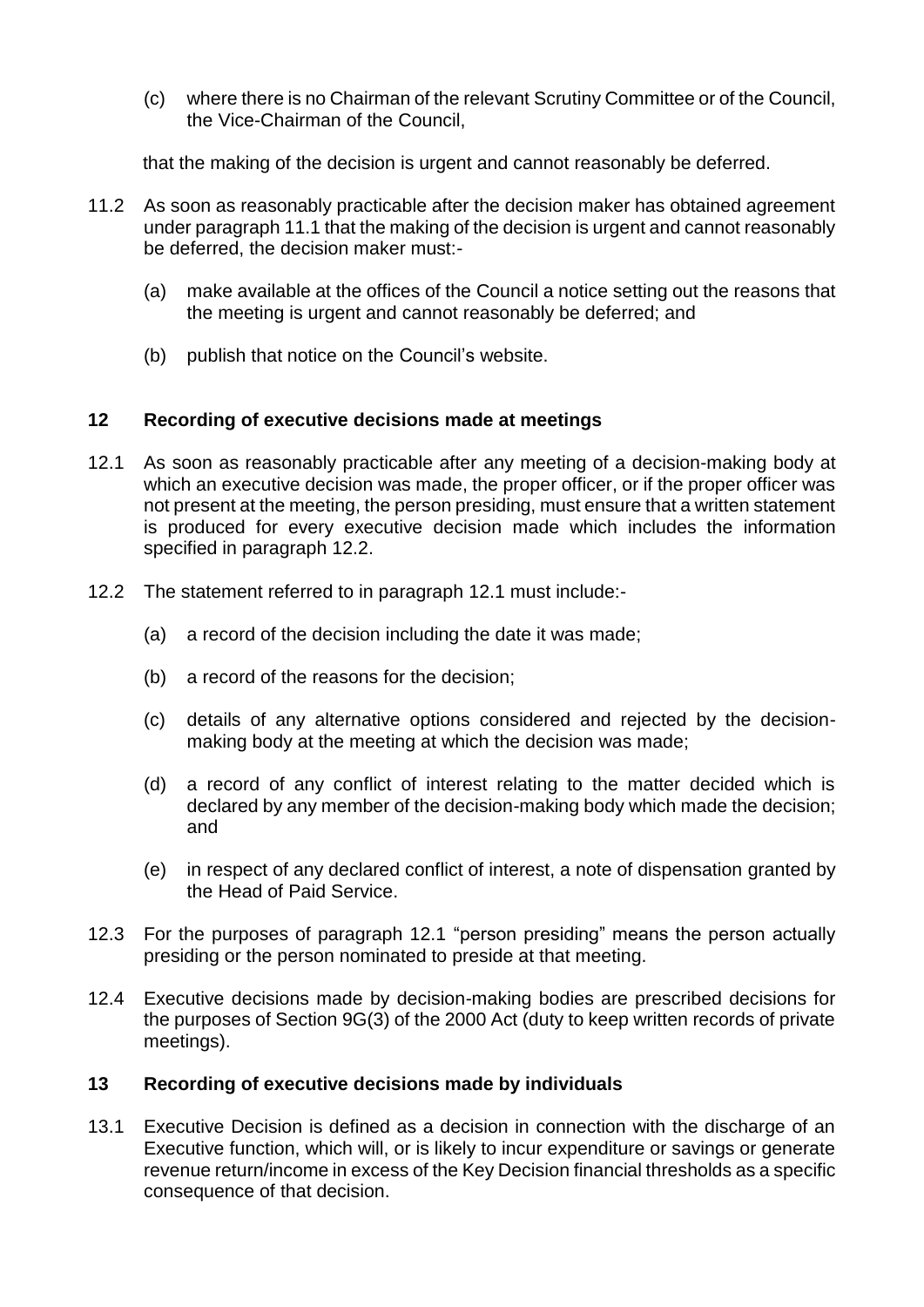- 13.2 As soon as reasonably practicable after an individual member has made an executive decision, that member must produce or instruct the proper officer to produce a written statement of that executive decision which includes the information specified in paragraph 13.2.
- 13.3 The statement referred to in paragraph 13.1 must include:-
	- (a) a record of the decision including the date it was made;
	- (b) a record of the reasons for the decision;
	- (c) details of any alternative options considered and rejected by the member when making the decision;
	- (d) a record of any conflict of interest declared by an Cabinet member who is consulted by the member which relates to the decision; and
	- (e) in respect of any declared conflict of interest, a note of dispensation granted by the Head of Paid Service.
- 13.4 Executive decisions made by individual members of the Cabinet are prescribed decisions for the purposes of Section 9G(4) of the 2000 Act (duty to keep a written record of decisions made by individual members of local authority executives).
- 13.5 As soon as reasonably practicable after an officer has made a decision which is an executive decision, the officer must produce a written statement which must include:-
	- (a) a record of the decision including the date it was made;
	- (b) a record of the reasons for the decision;
	- (c) details of any alternative options considered and rejected by the officer when making the decision;
	- (d) a record of any conflict of interest declared by any Cabinet member who is consulted by the officer which relates to the decision; and
	- (e) in respect of any declared conflict of interest, a note of dispensation granted by the relevant local authority's Head of Paid Service.

#### **14 Inspection of documents following executive decisions**

- 14.1 Subject to paragraph 20, after a meeting of a decision-making body at which an executive decision has been made, or after an individual member or an officer has made an executive decision the proper officer must ensure that a copy of:-
	- (a) any records prepared in accordance with paragraphs 12 and 13; and
	- (b) any report considered at the meeting or, as the case may be, considered by the individual member or officer and relevant to a decision recorded in accordance with paragraphs 12 or 13 or, where only part of the report is relevant to such a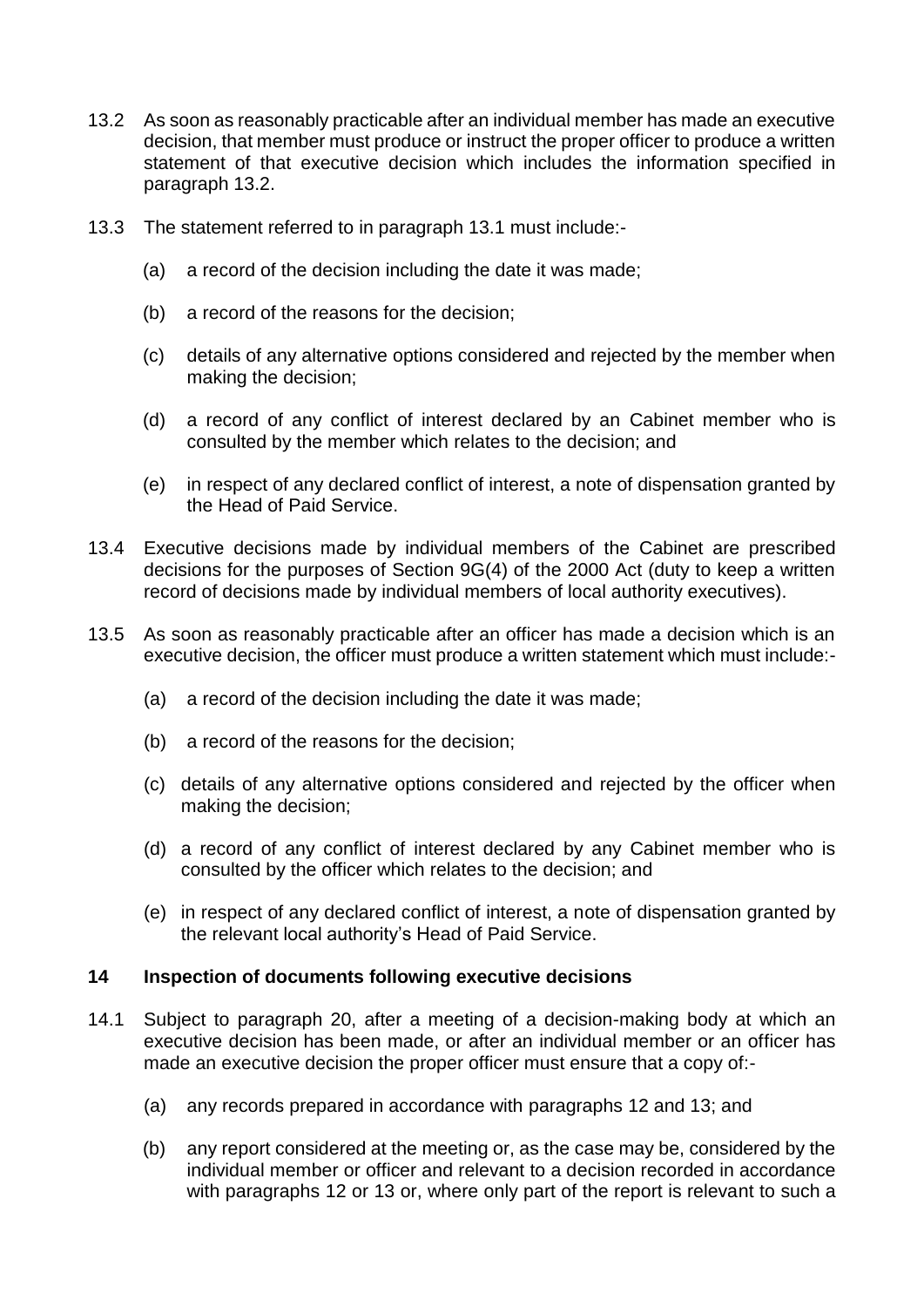decision, that part must be available for inspection by members of the public, as soon as is reasonably practicable, at the offices of the Council and on the Council's website apart from where they relate to Human Resources matters.

14.2 Where a request on behalf of a newspaper is made for a copy of any of the documents available for public inspection under paragraph 14.1, those documents must be supplied for the benefit of the newspaper by the Council on payment by the newspaper to the Council of postage, copying or other necessary charge for transmission.

#### **15 Inspection of background papers**

- 15.1 Subject to paragraph 20, when a copy of the whole or part of a report for a meeting is made available for inspection by members of the public in accordance with paragraph 7 or 14, at the same time:-
	- (a) a copy of a list compiled by the proper officer of the background papers to the report or part of the report, must be included in the report or, as the case may be, part of the report; and
	- (b) at least one copy of each of the documents included in that list

must be available for inspection by the public at the offices of Council and on the Council's website.

#### **16 Additional rights of access to documents for members of local authorities**

- 16.1 Subject to paragraphs 16.5 to 16.6, any document which:-
	- (a) is in the possession or under the control of the Cabinet; and
	- (b) contains material relating to any business to be transacted at a public meeting

must be available for inspection by any member of the Council.

- 16.2 Any document which is required by paragraph 16.1 to be available for inspection by any member of the Council must be available for such inspection for at least five clear days before the meeting except that:-
	- (a) where the meeting is convened at shorter notice, such a document must be available for inspection when the meeting is convened; and
	- (b) where an item is added to the agenda at shorter notice, a document that would be required to be available under paragraph 16.1 in relation to that item, must be available for inspection when the item is added to the agenda.
- 16.3 Subject to paragraphs 16.5 to 16.6, any document which:-
	- (a) is in the possession or under the control of the Cabinet; and
	- (b) contains material relating to:-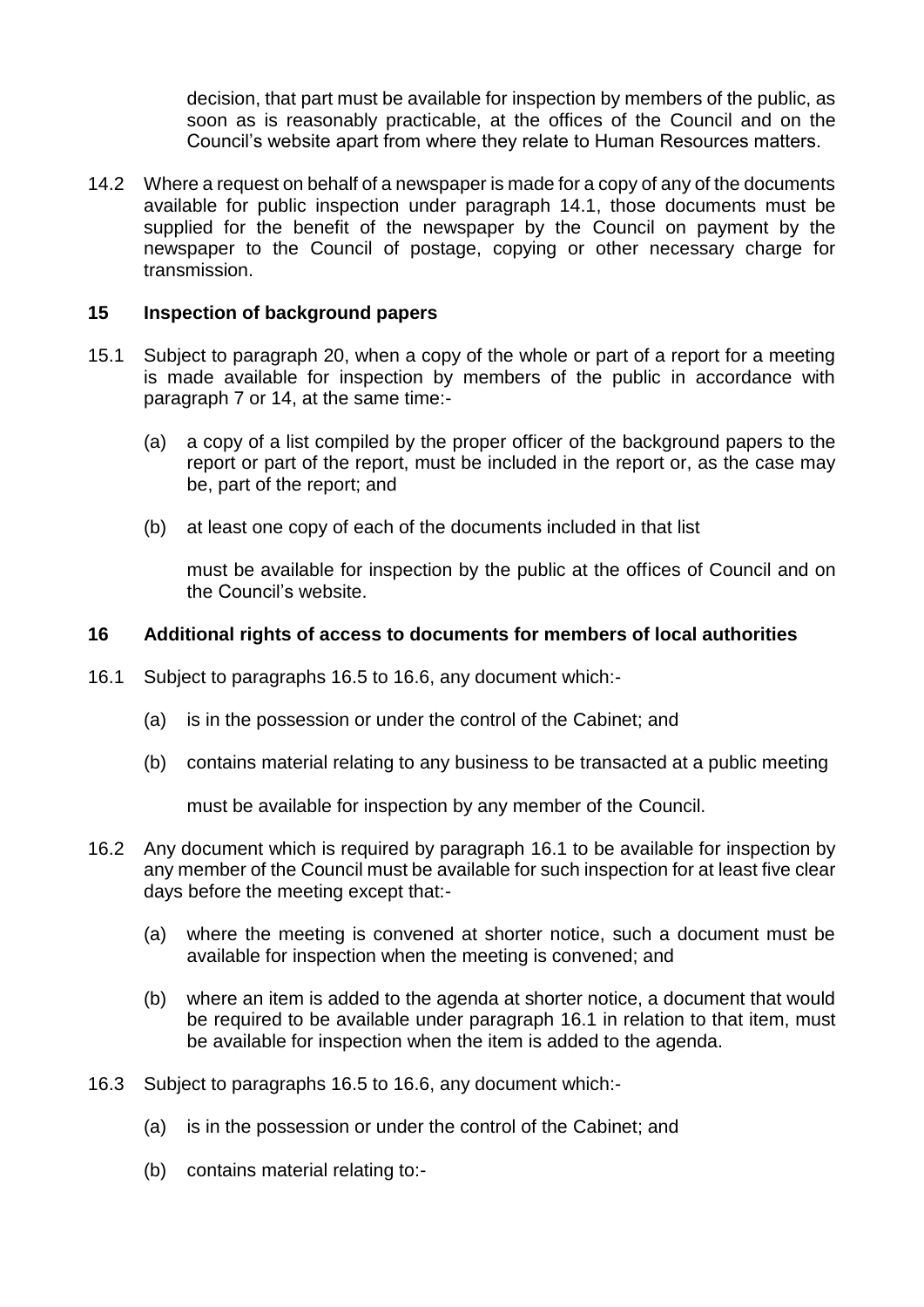- (i) any business transacted at a private meeting;
- (ii) any decision made by an individual member in accordance with executive arrangements; or
- (iii) any decision made by an officer in accordance with executive arrangements,

must be available for inspection by any member of the Council when the meeting concludes or where an executive decision is made by an individual member or an officer immediately after the decision has been made.

- 16.4 Any document which is required by paragraph 16.3 to be available for inspection by any member of the Council must be available for such inspection, in any event, within 24 hours of the conclusion of the meeting or the decision being made, as the case may be.
- 16.5 Paragraphs 16.1 and 16.3 do not require a document to be available for inspection if it appears to the proper officer that it discloses exempt information of a description falling within Part 1 of Schedule 12A to the 1972 Act (descriptions of exempt information: England).
- 16.6 Notwithstanding paragraph 16.5, paragraphs 16.1 and 16.3 do require the document to be available for inspection if the information is information of a description for the time being falling within:-
	- (a) paragraph 3 of Schedule 12A to the 1972 Act (except to the extent that the information relates to any terms proposed or to be proposed by or to the authority in the course of negotiations for a contract); or
	- (b) paragraph 6 of Schedule 12A to the 1972 Act.
- 16.7 Where it appears to the proper officer that compliance with paragraph 16.1 or 16.3 in relation to a document or part of a document would involve the disclosure of advice provided by a political adviser or assistant that paragraph will not apply to that document or part.
- 16.8 The rights conferred by paragraphs 16.1and 16.3 are in addition to any other rights that a member of the Council may have.

#### **17 Additional rights of access to documents for members of overview and scrutiny committees**

- 17.1 Subject to paragraph 17.3 a member of a Scrutiny Committee of the Council is entitled to a copy of any document which:-
	- (a) is in the possession or under the control of the Cabinet; and
	- (b) contains material relating to:-
		- (i) any business that has been transacted at a meeting of a decision-making body of the Council;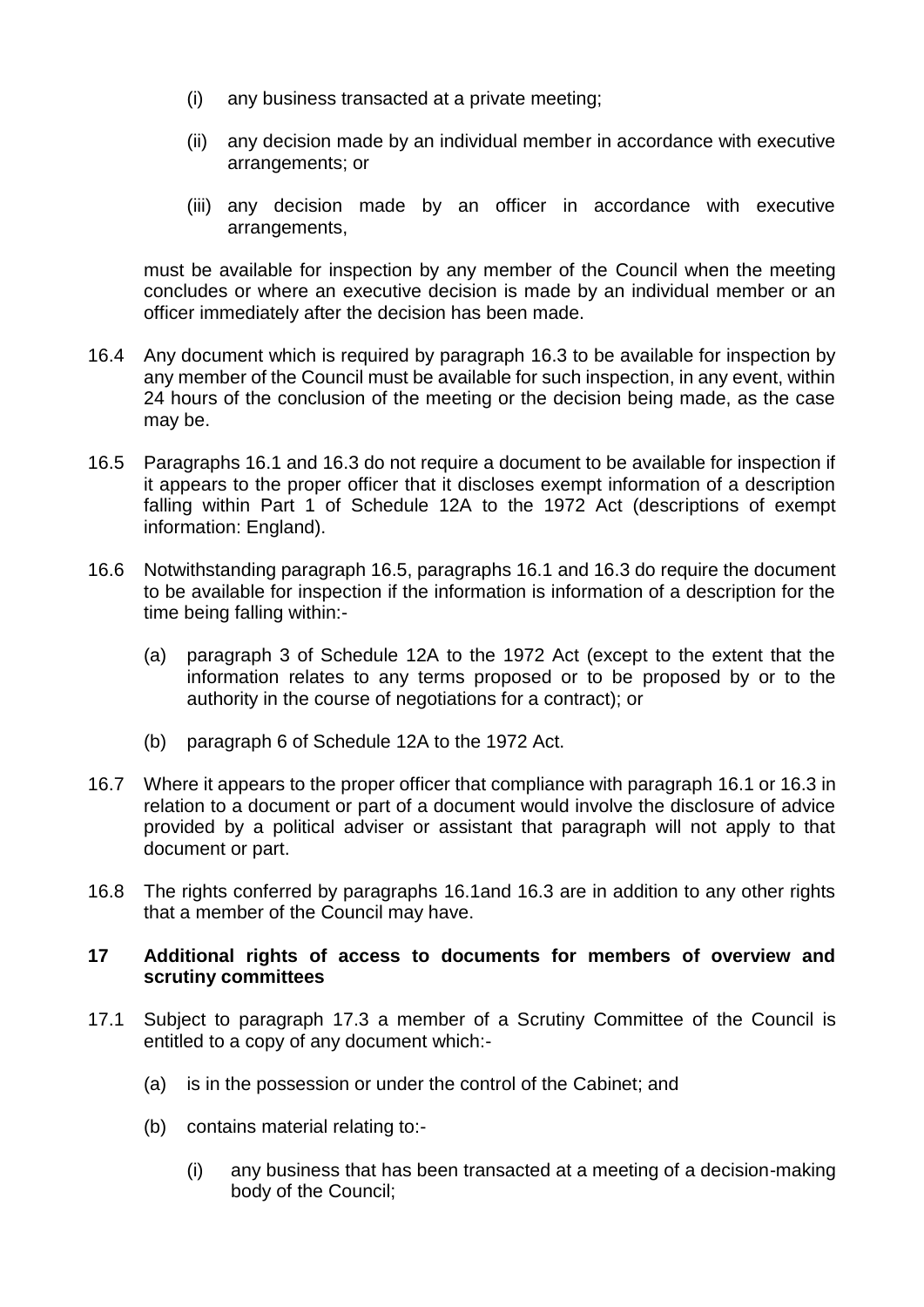- (ii) any decision that has been made by an individual member of the Cabinet in accordance with executive arrangements; or
- (iii) any decision that has been made by an officer of the authority in accordance with executive arrangements.
- 17.2 Subject to paragraph 17.3, where a member of a Scrutiny Committee requests a document which falls within paragraph 17.1, the Cabinet must provide that document as soon as reasonably practicable and in any case no later than 10 clear days after the Cabinet receives the request.
- 17.3 No member of a Scrutiny Committee is entitled to a copy:-
	- (a) of any such document or part of a document as contains exempt or confidential information unless that information is relevant to:-
		- (i) an action or decision that the member is reviewing or scrutinising; or
		- (ii) any review contained in any programme of work of such a committee or sub-committee of such a committee; or
	- (b) of a document or part of a document containing advice provided by a political adviser or assistant.
- 17.4 Where the Cabinet determines that member of a Scrutiny Committee is not entitled to a copy of a document or part of any such document for a reason set out in paragraph 17.1 or 17.3, it must provide the Scrutiny Committee with a written statement setting out its reasons for that decision.

#### **18 Reports to the local authority where the key decision procedure is not followed**

- 18.1 Where an executive decision has been made and:-
	- (a) It was not treated as being a key decision; and
	- (b) A relevant Scrutiny Committee is of the opinion that the decision should have been treated as a key decision,

that Scrutiny Committee may require the Cabinet which is responsible for the decision to submit a report to the Council within such reasonable period as the committee may specify.

- 18.2 A report under paragraph 18.1 must include details of:-
	- (a) the decision and the reasons for the decision;
	- (b) the decision maker by which the decision was made; and
	- (c) if the Cabinet is of the opinion that the decision was not a key decision, the reasons for that opinion.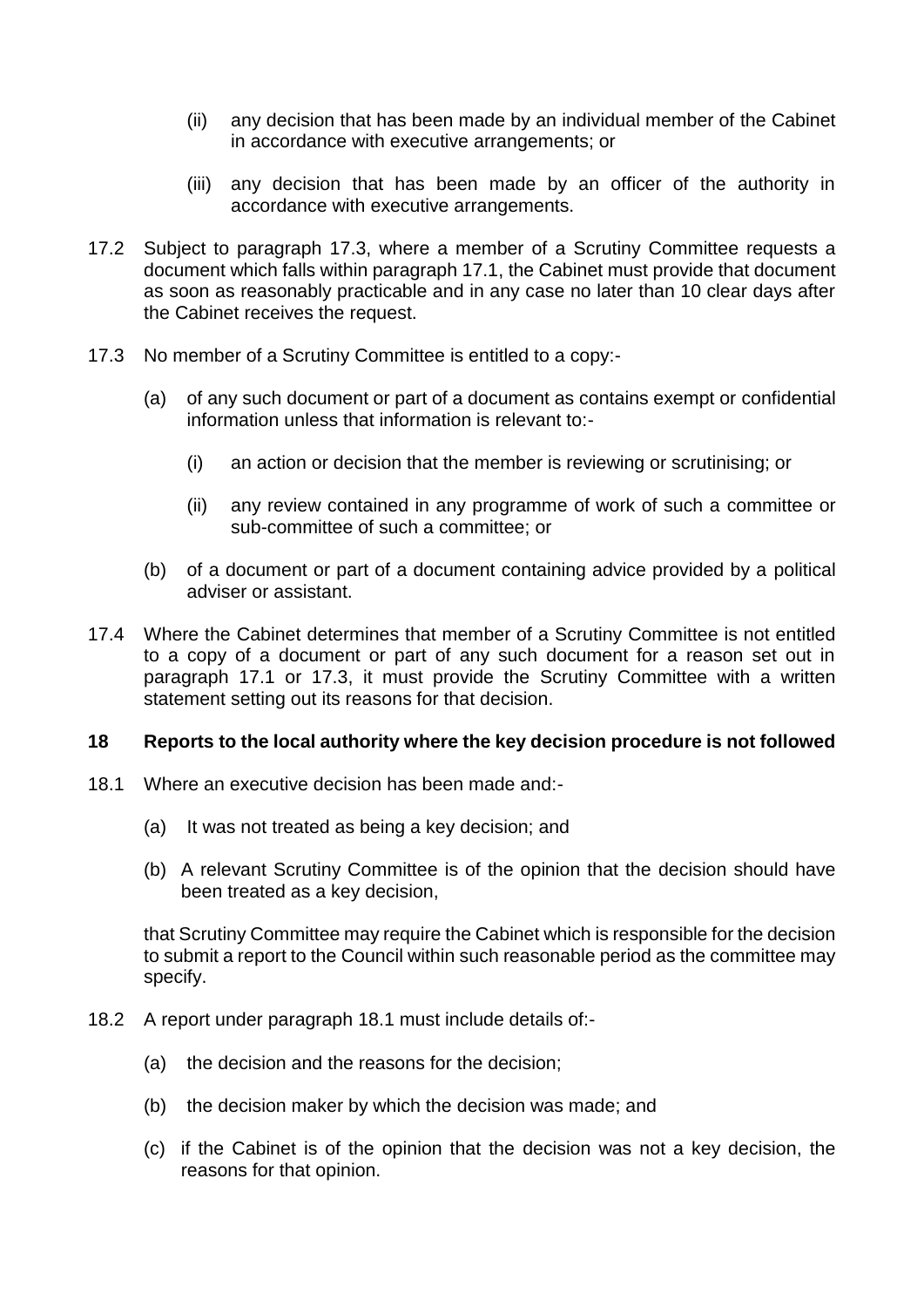# **19 Cabinet reports to the local authority**

- 19.1 The Leader must submit to the Council at such intervals as may be determined a report containing details of each executive decision taken during the period since the last report was submitted to the Council where the making of the decision was agreed as urgent in accordance with paragraph 11.
- 19.2 A report submitted for the purposes of paragraph 19.1 must include:-
	- (a) particulars of each decision made; and
	- (b) a summary of the matters in respect of which each decision was made.
- 19.3 The Leader must submit at least one report under paragraph 19.1 annually to the Council.

#### **20 Confidential information, exempt information and advice of a political adviser or assistant**

- 20.1 Nothing in these Rules is to be taken to authorise or require the disclosure of confidential information in breach of the obligation of confidence.
- 20.2 Nothing in these Rules:-
	- (a) authorises or requires the Council to disclose to the public or make available for public inspection any document or part of document if, in the opinion of the proper officer, that document or part of a document contains or may contain confidential information; or
	- (b) requires the Council to disclose to the public or make available for public inspection any document or part of document if, in the opinion of the proper officer, that document or part of a document contains or is likely to contain exempt information or the advice of a political adviser or assistant.
- 20.3 Where a member of the Cabinet or an officer makes an executive decision in accordance with executive arrangements, nothing in these Rules:-
	- (a) authorises or requires documents relating to that decision to be disclosed to the public, or made available for public inspection where, the documents contain confidential information; or
	- (b) requires documents relating to that decision to be disclosed to the public, or made available for public inspection where the disclosure of the documents would, in the opinion of the member or officer making the decision, give rise to the disclosure of exempt information or the advice of a political adviser or assistant.
- 20.4 Nothing in these Rules requires a decision-making body to permit the taking of any photographs of any proceedings or the use of any means to enable persons not present to see or hear any proceedings (whether at the time or later), or the making of any oral report on any proceedings as they take place, where such proceedings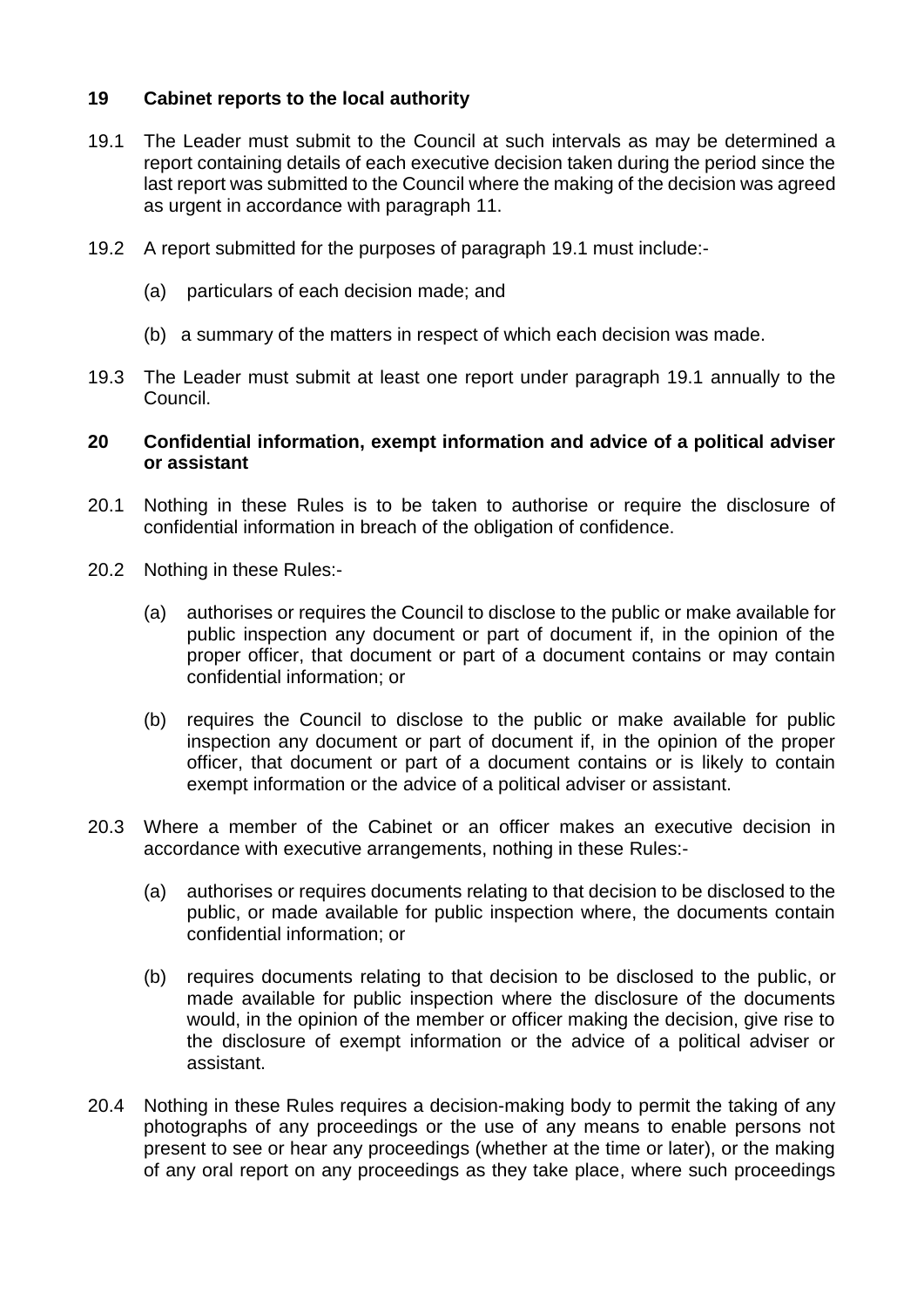include Confidential information, exempt information and advice of a political adviser or assistant.

# **21 Inspection and supply of documents**

- 21.1 Any document required by any provision of these Rules to be open to inspection by members of the public must be available for inspection:-
	- (a) at all reasonable hours at the offices of the Council;
	- (b) on the Council's website; and
	- (c) in the case of documents to be available for inspection pursuant to paragraph 15, on payment of a reasonable fee if required by the Council by the person seeking to inspect the documents at the offices of the Council.
- 21.2 Subject to paragraph 21.4, where a document is to be available for inspection by a person under any provision in these Rules, the person may:-
	- (a) make a copy of the whole or part of the document; or
	- (b) require the person having custody of the document to supply the person requiring inspection of a copy of the whole or part of the document,

on payment by the person requiring the copy to the Council of postage, copying or other necessary charge for transmission.

- 21.3 Subject to paragraph 21.4, any member of the public may, in any publicly available medium, reproduce, or provide commentary in relation to, any document supplied to that person or made available for inspection by members of the public under these Rules.
- 21.4 Paragraphs 21.2 and 21.3 do not require or authorise the doing of any act which infringes the copyright of any work except that, where the owner of the copyright is the Council, nothing done pursuant to that paragraph constitutes an infringement of the copyright.
- 21.5 Where any document required by these Rules to be open to inspection by the public:-
	- (a) is supplied to or available for inspection by members of the public; or
	- (b) is supplied for the benefit of any newspaper in pursuance of paragraph 7.7 or 14.2,

the publication thereby of any defamatory matter contained in the document is privileged unless the publication is proved to be with malice.

21.6 Any written record of an executive decision or any report required by paragraph 14 to be available for inspection by members of the public, must be retained by the Council and made available for inspection by the public for a period of at least six years beginning on the date on which the decision, to which the report or record relates, was made.